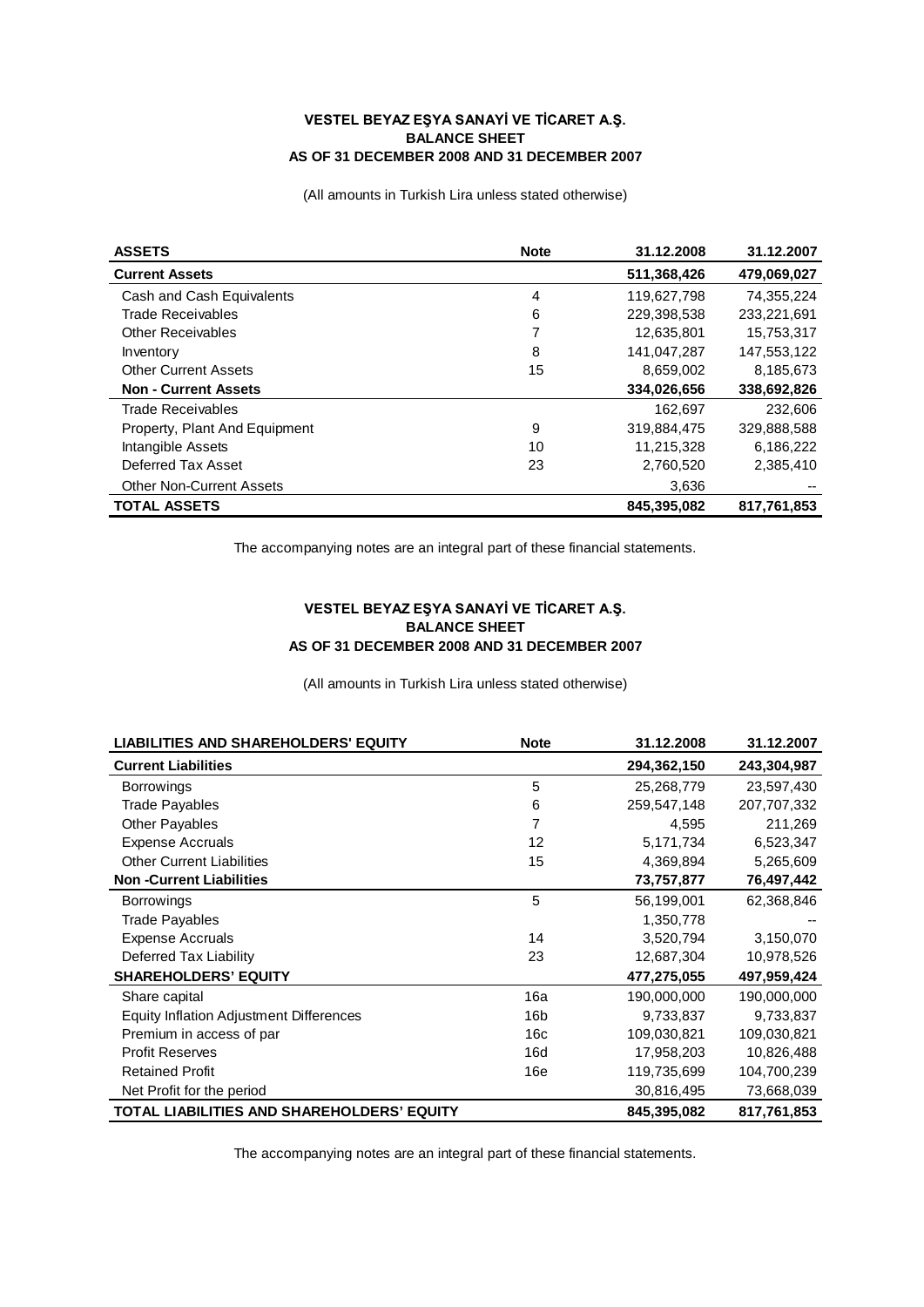## **VESTEL BEYAZ EŞYA SANAYİ VE TİCARET A.Ş. INCOME STATEMENT FOR THE TWELVE MONTH PERIOD ENDED 31 DECEMBER 2008**

(All amounts in Turkish Lira unless stated otherwise)

|                                          | <b>Note</b> | $01.01 -$<br>31.12.2008 | $01.01 -$<br>31.12.2007 |
|------------------------------------------|-------------|-------------------------|-------------------------|
|                                          |             |                         |                         |
| <b>BASIC OPERATING INCOME</b>            |             |                         |                         |
| Sales (net)                              | 17          | 1,259,402,224           | 1,178,536,079           |
| Cost of Sales (-)                        | 17          | (1, 135, 970, 455)      | (1,097,524,484)         |
| <b>GROSS PROFIT</b>                      |             | 123,431,769             | 81,011,595              |
| Marketing and selling expenses           | 18          | (26, 656, 297)          | (30,899,618)            |
| General and administrative expenses      | 18          | (14,926,658)            | (16,095,390)            |
| Research and development expenses        | 18          | (7,713,280)             | (10, 325, 427)          |
| Other operating income                   | 20          | 7,113,619               | 9,844,033               |
| Other operating expense                  | 20          | (4,274,380)             | (2,705,072)             |
| <b>OPERATING PROFIT</b>                  |             | 76,974,773              | 30,830,121              |
| Financing Income                         | 21          | 81,855,012              | 87,014,524              |
| <b>Financing Expenses</b>                | 22          | (117,682,986)           | (34, 485, 729)          |
| <b>PROFIT BEFORE TAX</b>                 |             | 41,146,799              | 83,358,916              |
| Tax on income from continuing operations |             |                         |                         |
| Tax charge for the period                | 23          | (8,996,636)             | (11, 907, 440)          |
| Deferred tax income                      | 23          | (1,333,668)             | 2,216,563               |
| NET INCOME FOR THE PERIOD                |             | 30,816,495              | 73,668,039              |
|                                          |             |                         |                         |
| <b>EARNINGS PER SHARE (TL)</b>           | 24          | 0.16                    | 0.39                    |

The accompanying notes are an integral part of these financial statements.